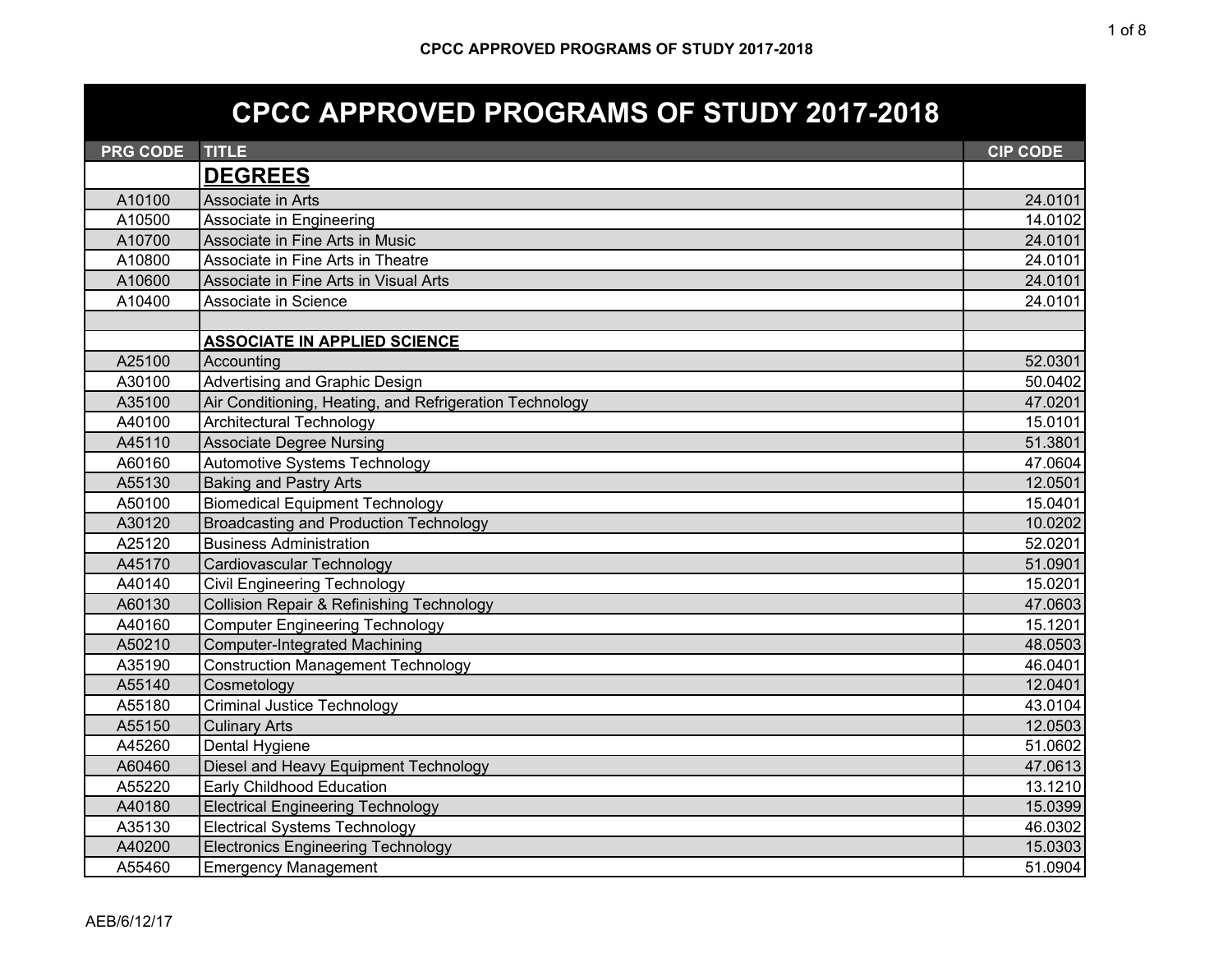| A45340  | <b>Emergency Medical Science</b>                                     | 51.0904 |
|---------|----------------------------------------------------------------------|---------|
| A55240  | <b>Fire Protection Technology</b>                                    | 43.0201 |
| A40420  | <b>Geomatics Technology</b>                                          | 15.1102 |
| A40220  | <b>Geospatial Technology</b>                                         | 45.0702 |
| A30180  | Graphic Arts & Imaging Technology                                    | 50.0409 |
| A3018A  | Graphic Arts & Imaging Technology - Flexography Concentration        | 10.0301 |
| A45360  | <b>Health Information Technology</b>                                 | 51.0707 |
| A15240  | <b>Horticulture Technology</b>                                       | 01.0601 |
| A25110  | <b>Hospitality Management</b>                                        | 52.0909 |
| A45380  | Human Services Technology                                            | 51.1599 |
| A4538A  | Human Services Technology - Developmental Disabilities Concentration | 51.1599 |
| A4538E  | Human Services Technology - Substance Abuse Concentration            | 51.1501 |
| A25590V | Information Technology - Cloud & Virtualization Technologies         | 11.0103 |
| A25590D | Information Technology - Database Development/Business Intelligence  | 11.0103 |
| A25590F | Information Technology - Information Assurance & Digital Forensics   | 11.0103 |
| A25590B | Information Technology - IT Business Analysis                        | 11.0103 |
| A25590M | Information Technology - Mobile Apps Development                     | 11.0103 |
| A25590N | Information Technology - Networking Technology                       | 11.0103 |
| A25590S | Information Technology - Software Development                        | 11.0103 |
| A25590W | information Technology - Web Technologies                            | 11.0103 |
| A30220  | <b>Interior Design</b>                                               | 50.0408 |
| A55300  | <b>Interpreter Education</b>                                         | 16.1603 |
| A40320  | <b>Mechanical Engineering Technology</b>                             | 15.0805 |
| A40350  | <b>Mechatronics Engineering Technology</b>                           | 15.0403 |
| A45400  | <b>Medical Assisting</b>                                             | 51.0801 |
| A45420  | <b>Medical Laboratory Technology</b>                                 | 51.1004 |
| A25310  | <b>Medical Office Administration</b>                                 | 51.0705 |
| A50350  | Nondestructive Examination Technology                                | 41.0204 |
| A45500  | <b>Occupational Therapy Assistant</b>                                | 51.0803 |
| A25370  | <b>Office Administration</b>                                         | 52.0204 |
| A2537A  | Office Administration - Legal Concentration                          | 22.0301 |
| A25380  | Paralegal Technology                                                 | 22.0302 |
| A45580  | <b>Pharmacy Technology</b>                                           | 51.0805 |
| A45640  | <b>Physical Therapist Assistant</b>                                  | 51.0806 |
| A45720  | <b>Respiratory Therapy</b>                                           | 51.0908 |
| A25450  | Simulation and Game Development                                      | 50.0411 |
| A25620  | Supply Chain Management                                              | 52.0203 |
| A45740  | <b>Surgical Technology</b>                                           | 51.0909 |
| A40370  | <b>Sustainability Technologies</b>                                   | 15.0503 |
| A15420  | <b>Turfgrass Management Technology</b>                               | 01.0607 |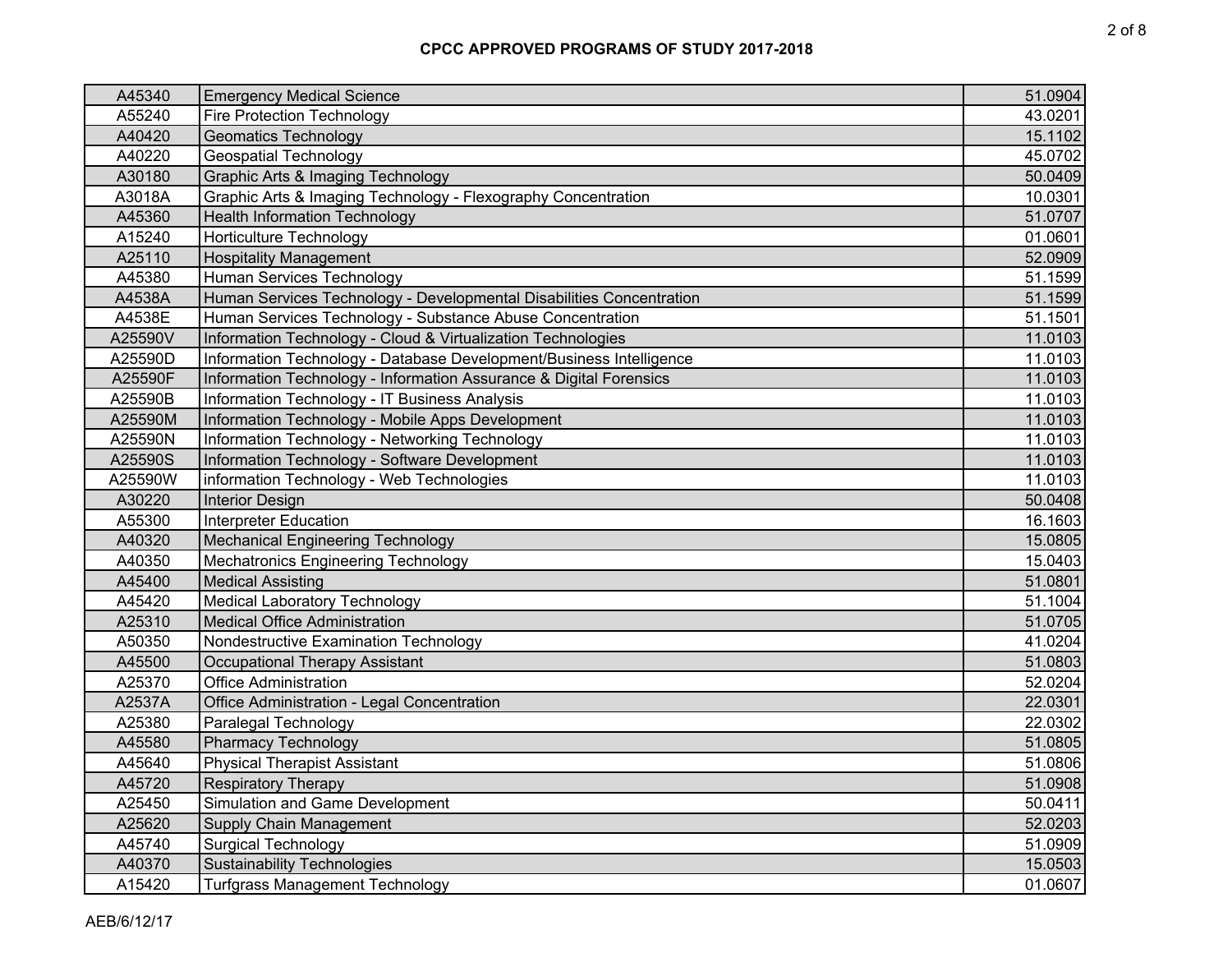| A50420    | <b>Welding Technology</b>                                                       | 48.0508 |
|-----------|---------------------------------------------------------------------------------|---------|
|           |                                                                                 |         |
|           | <b>DIPLOMAS</b>                                                                 |         |
| D25100-D1 | Accounting                                                                      | 52.0301 |
| D35100    | Air Conditioning, Heating and Refrigeration Technology                          | 47.0201 |
| D40100-D2 | Architectural Technology/Building Information Modeling (BIM)                    | 15.0101 |
| D60160    | Automotive Systems Technology                                                   | 47.0604 |
| D60130    | <b>Collision Repair &amp; Refinishing Technology</b>                            | 47.0603 |
| D50210    | <b>Computer-Integrated Machining</b>                                            | 48.0503 |
| D55140-D1 | Cosmetology (CCP only)                                                          | 12.0401 |
| D45240    | <b>Dental Assisting</b>                                                         | 51.0601 |
| D60460-D1 | Diesel and Heavy Equipment Technology                                           | 47.0613 |
| D60460-D2 | Diesel and Heavy Equipment Technology/ Construction Equipment                   | 47.0613 |
| D35130    | <b>Electrical Systems Technology</b>                                            | 46.0302 |
| D40220-D2 | Geographic Information Science                                                  | 45.0702 |
| D40220-D1 | Geography                                                                       | 45.0702 |
| D40220-D3 | Geomatics                                                                       | 45.0702 |
| D25110-D1 | Hotel Management                                                                | 52.0909 |
| D45400    | <b>Medical Assisting</b>                                                        | 51.0801 |
| D50350D1  | <b>Nuclear Plant Inspection</b>                                                 | 41.0204 |
| D45970    | <b>Nurse Aide</b>                                                               | 51.3902 |
| D25370-D1 | Office Administration/ General Clerical Skills                                  | 52.0204 |
| D25370-D2 | Office Administration/ Word Processing Operator                                 | 52.0204 |
| D45510    | <b>Ophthalmic Medical Assistant</b>                                             | 51.1803 |
| D25380    | Paralegal Technology                                                            | 22.0302 |
| D40100-D1 | Pre-Architecture Diploma                                                        | 15.0101 |
| D30220-D2 | Residential Interior Decoration & Home Staging                                  | 50.0408 |
| D25110-D2 | <b>Restaurant Management</b>                                                    | 52.0909 |
| D25450-24 | Simulation & Game Development/3D Modeling                                       | 50.0411 |
| D25450-25 | Simulation & Game Development/Animation                                         | 50.0411 |
| D25450-22 | Simulation & Game Development/Game Design                                       | 50.0411 |
| D25450-23 | Simulation & Game Development/Game Programming                                  | 50.0411 |
| D25450-21 | Simulation and Game Development/Game Development                                | 50.0411 |
| D50420    | <b>Welding Technology</b>                                                       | 48.0508 |
|           |                                                                                 |         |
|           | <b>CERTIFICATES</b>                                                             |         |
| C25100-C1 | Accounting Certificate Specialization in Accounting                             | 52.0301 |
| C25100-C3 | Accounting Certificate Specialization in Professional Accounting Certificate I  | 52.0301 |
| C25100-C4 | Accounting Certificate Specialization in Professional Accounting Certificate II | 52.0301 |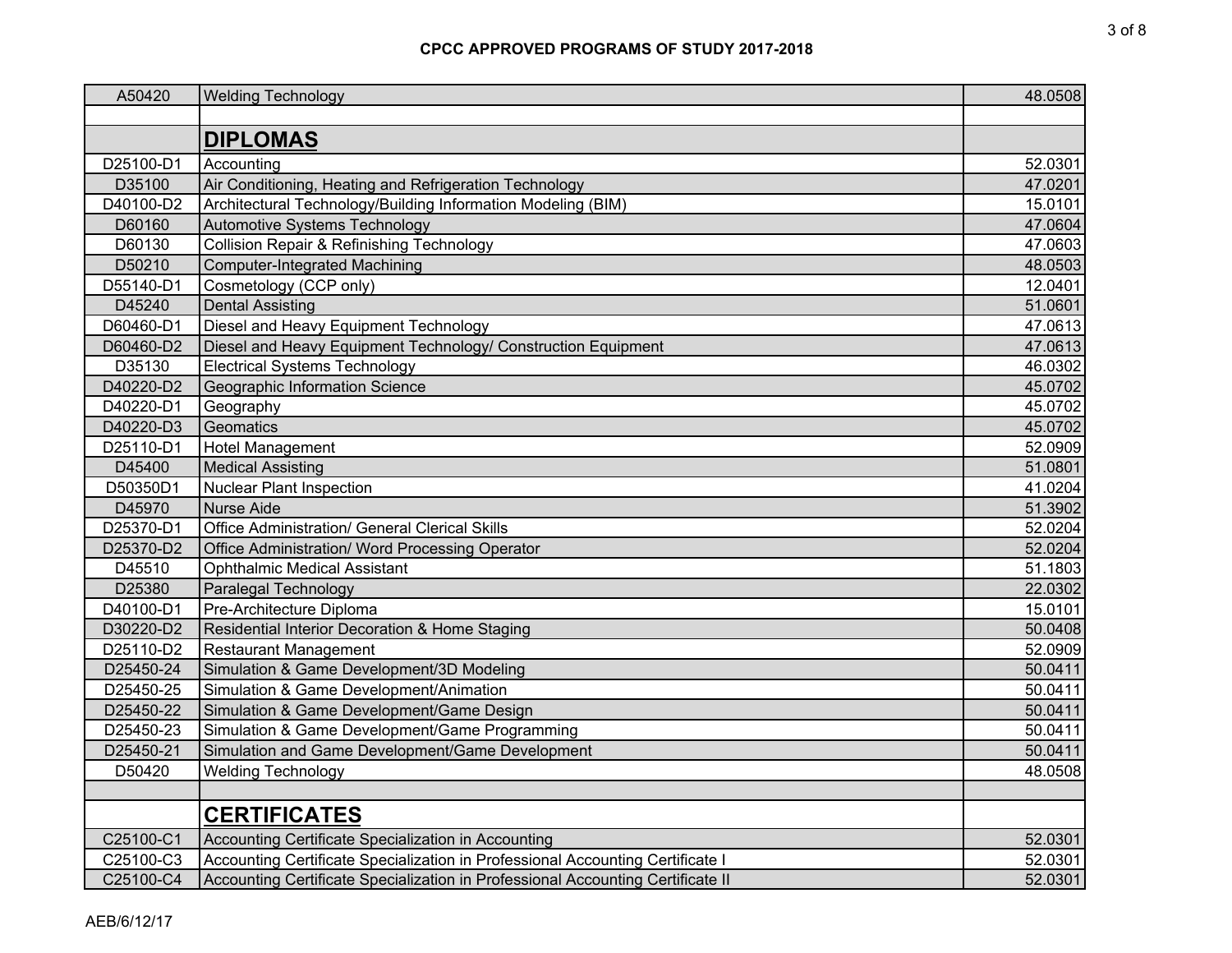| C25100-C2 | Accounting Certificate Specialization in Tax Certificate                                             | 52.0301 |
|-----------|------------------------------------------------------------------------------------------------------|---------|
| C30100-C6 | Advertising & Graphic Design Certificate Specialization in Intro to Graphic Design                   | 50.0402 |
| C30100-C8 | Advertising & Graphic Design Certificate Specialization in Intro to Graphic Design for Web           | 50.0402 |
| C30100-C7 | Advertising & Graphic Design Certificate Specialization in Intro to Illustration                     | 50.0402 |
| C35100-C7 | Air Conditioning, Heating & Refrigeration Technology Cert Specialization in AHR Controls             | 47.0201 |
| C35100-C3 | Air Conditioning, Heating & Refrigeration Technology Cert Specialization in All Weather Systems Serv | 47.0201 |
| C35100-C9 | Air Conditioning, Heating & Refrigeration Technology Cert Specialization in Apartment/Rental Mainten | 47.0201 |
| C35100-C2 | Air Conditioning, Heating & Refrigeration Technology Cert Specialization in Ari Conditioning Service | 47.0201 |
| C35100-C4 | Air Conditioning, Heating & Refrigeration Technology Cert Specialization in Commercial System Design | 47.0201 |
| C35100-C1 | Air Conditioning, Heating & Refrigeration Technology Cert Specialization in Heating Service          | 47.0201 |
| C35100-C6 | Air Conditioning, Heating & Refrigeration Technology Cert Specialization in HVAC Contracting         | 47.0201 |
| C35100-10 | Air Conditioning, Heating & Refrigeration Technology Cert Specialization in Indoor Air Quality & Ene | 47.0201 |
| C35100-C8 | Air Conditioning, Heating & Refrigeration Technology Cert Specialization in Introduction to Energy   | 47.0201 |
| C35100-C5 | Air Conditioning, Heating & Refrigeration Technology Cert Specialization in Refrigeration Systems    | 47.0201 |
| C40100-C1 | Architectural Technology Certificate Specialization in Computer Aided Design/Drafting                | 15.0101 |
| C40100-C3 | Architectural Technology Certificate Specialization in Pre-Architecture Certificate                  | 15.0101 |
| C40100-C2 | Architectural Technology Certificate Specialization in Residential Architectural Technology          | 15.0101 |
| C40100-C4 | Architectural Technology Certificate Specialization in Sustainability                                | 15.0101 |
| C60160-C7 | Automotive Systems Technology Certificate Specialization in Basic Engine and Electrical              | 47.0604 |
| C60160-11 | Automotive Systems Technology Certificate Specialization in Brake and Alignment                      | 47.0604 |
| C60160-C6 | Automotive Systems Technology Certificate Specialization in Vehicle Maintenance                      | 47.0604 |
| C55130-C1 | Baking and Pastry Arts Certificate Specialization in Cake Artistry                                   | 12.0501 |
| C55130-C3 | Baking and Pastry Arts Certificate Specialization in Chocolate and Sugar Artistry                    | 12.0501 |
| C55130-C2 | Baking and Pastry Arts Certificate Specialization in Dessert Artistry                                | 12.0501 |
| C55120    | <b>Basic Law Enforcement Training</b>                                                                | 43.0107 |
| C30120-C1 | Broadcasting and Production Technology Certificate Specialization in Foundations of Production Techn | 10.0202 |
| C25120-C1 | Business Administration Certificate Specialization in Business Management                            | 52.0201 |
| C25120-C5 | Business Administration Certificate Specialization in Business Operations                            | 52.0201 |
| C25120-32 | Business Administration Certificate Specialization in Customer Service                               | 52.0201 |
| C25120-C4 | Business Administration Certificate Specialization in Entrepreneurship                               | 52.0201 |
| C25120-30 | Business Administration Certificate Specialization in Event Marketing and Promotion                  | 52.0201 |
| C25120-34 | Business Administration Certificate Specialization in Global Business                                | 52.0201 |
| C25120-35 | Business Administration Certificate Specialization in Global Operations                              | 52.0201 |
| C25120-10 | Business Administration Certificate Specialization in Human Resources Generalist                     | 52.0201 |
| C25120-11 | Business Administration Certificate Specialization in Leadership Development                         | 52.0201 |
| C25120-33 | Business Administration Certificate Specialization in Marketing                                      | 52.0201 |
| C25120-31 | Business Administration Certificate Specialization in Sales                                          | 52.0201 |
| C25120-C3 | Business Administration Certificate Specialization in Workplace Basic Skills                         | 52.0201 |
| C25350    | <b>Business Analytics</b>                                                                            | 52.0201 |
| C40140-C3 | Civil Engineering Technology Certificate Specialization in Civil Engineering Technology Pathway      | 15.0201 |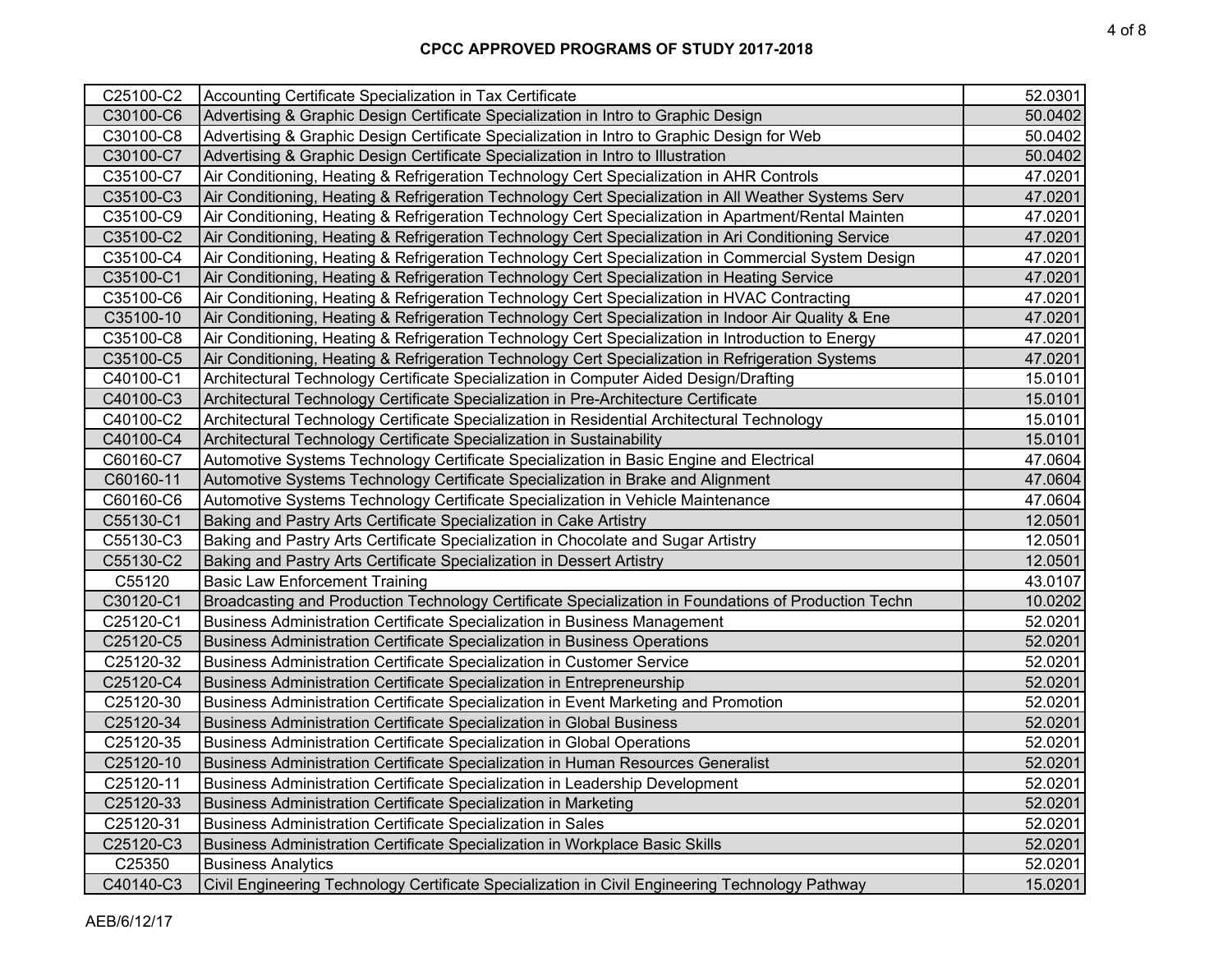| C40140-C1 | Civil Engineering Technology Certificate Specialization in Construction Materials Testing            | 15.0201 |
|-----------|------------------------------------------------------------------------------------------------------|---------|
| C60130C1  | Collision Repair & Refinishing Technolog Certificate Specialization in Painting and Refinishing      | 47.0603 |
| C60130C3  | Collision Repair & Refinishing Technology Certificate Specialization in Autobody Estimating          | 47.0603 |
| C60130C2  | Collision Repair & Refinishing Technology Certificate Specialization in Autobody Repair              | 47.0603 |
| C50210-C7 | Computer-Integrated Machining Certificate Specialization in Advanced CNC Technology                  | 48.0503 |
| C50210-C3 | Computer-Integrated Machining Certificate Specialization in Basic Machining Skills                   | 48.0503 |
| C50210-C1 | Computer-Integrated Machining Certificate Specialization in CNC Programming & Operations             | 48.0503 |
| C50210-C6 | Computer-Integrated Machining Certificate Specialization in Computer-Integrated Machining Technology | 48.0503 |
| C50210-C4 | Computer-Integrated Machining Certificate Specialization in Motorsports Machining Certificate I      | 48.0503 |
| C35190-C1 | Construction Management Technology Certificate in Fast Track Carpentry                               | 46.0401 |
| C35190-C6 | Construction Management Technology Certificate Specialization in Energy Infrastructure               | 46.0401 |
| C35190-C9 | Construction Management Technology Certificate Specialization in Entry Level Construction Skills     | 46.0401 |
| C35190-C2 | Construction Management Technology Certificate Specialization in Entry Level Construction Supervisor | 46.0401 |
| C35190-C3 | Construction Management Technology Certificate Specialization in Entry Level Estimating I            | 46.0401 |
| C35190-C5 | Construction Management Technology Certificate Specialization in Entry Level Project Supervision     | 46.0401 |
| C35190-C7 | Construction Management Technology Certificate Specialization in Green Building                      | 46.0401 |
| C35190-C8 | Construction Management Technology Certificate Specialization in Introduction to Building Code Inspe | 46.0401 |
| C55140-C1 | Cosmetology Certificate Specialization in Cosmetology                                                | 12.0401 |
| C55160    | Cosmetology Instructor Certificate                                                                   | 12.0413 |
| C55180-13 | Criminal Justice Technology Certificate Specialization in Basic Law Enforcement Preparation          | 43.0104 |
| C55180-C9 | Criminal Justice Technology Certificate Specialization in Basics of Criminal Justice                 | 43.0104 |
| C55180-C6 | Criminal Justice Technology Certificate Specialization in Corrections                                | 43.0104 |
| C55180-C5 | Criminal Justice Technology Certificate Specialization in Courts and the Law                         | 43.0104 |
| C55180-11 | Criminal Justice Technology Certificate Specialization in Crime Causation                            | 43.0104 |
| C55180-C8 | Criminal Justice Technology Certificate Specialization in Crime Scene & Criminal Investigation       | 43.0104 |
| C55180-C7 | Criminal Justice Technology Certificate Specialization in Criminal Justice and Special Populations   | 43.0104 |
| C55180-C2 | Criminal Justice Technology Certificate Specialization in Criminal Justice Management and Administra | 43.0104 |
| C55180-C3 | Criminal Justice Technology Certificate Specialization in Essential Elements of the Criminal Justice | 43.0104 |
| C55180-C4 | Criminal Justice Technology Certificate Specialization in Essentials of Police Operations            | 43.0104 |
| C55180-10 | Criminal Justice Technology Certificate Specialization in Homeland Security                          | 43.0104 |
| C55180-12 | Criminal Justice Technology Certifictae Specialization in UNCC Criminal Justice Transfer             | 43.0104 |
| C55150-C1 | <b>Culinary Arts Certificate Specialization in Culinary Skills</b>                                   | 12.0503 |
| C45220    | Cytotechnology                                                                                       | 51.1002 |
| C60460-C6 | Diesel and Heavy Equipment Technology Certificate Specialization in Braking Systems                  | 47.0613 |
| C60460-C7 | Diesel and Heavy Equipment Technology Certificate Specialization in Diesel Engine Systems            | 47.0613 |
| C60460-C3 | Diesel and Heavy Equipment Technology Certificate Specialization in Diesel Service Repair I          | 47.0613 |
| C60460-C4 | Diesel and Heavy Equipment Technology Certificate Specialization in Diesel Service Repair II         | 47.0613 |
| C60460-C5 | Diesel and Heavy Equipment Technology Certificate Specialization in Diesel Service Repair III        | 47.0613 |
| C60460-C1 | Diesel and Heavy Equipment Technology Certificate Specialization in Forklift Repair                  | 47.0613 |
| C60460-C8 | Diesel and Heavy Equipment Technology Certificate Specialization in Suspension and Alignment Systems | 47.0613 |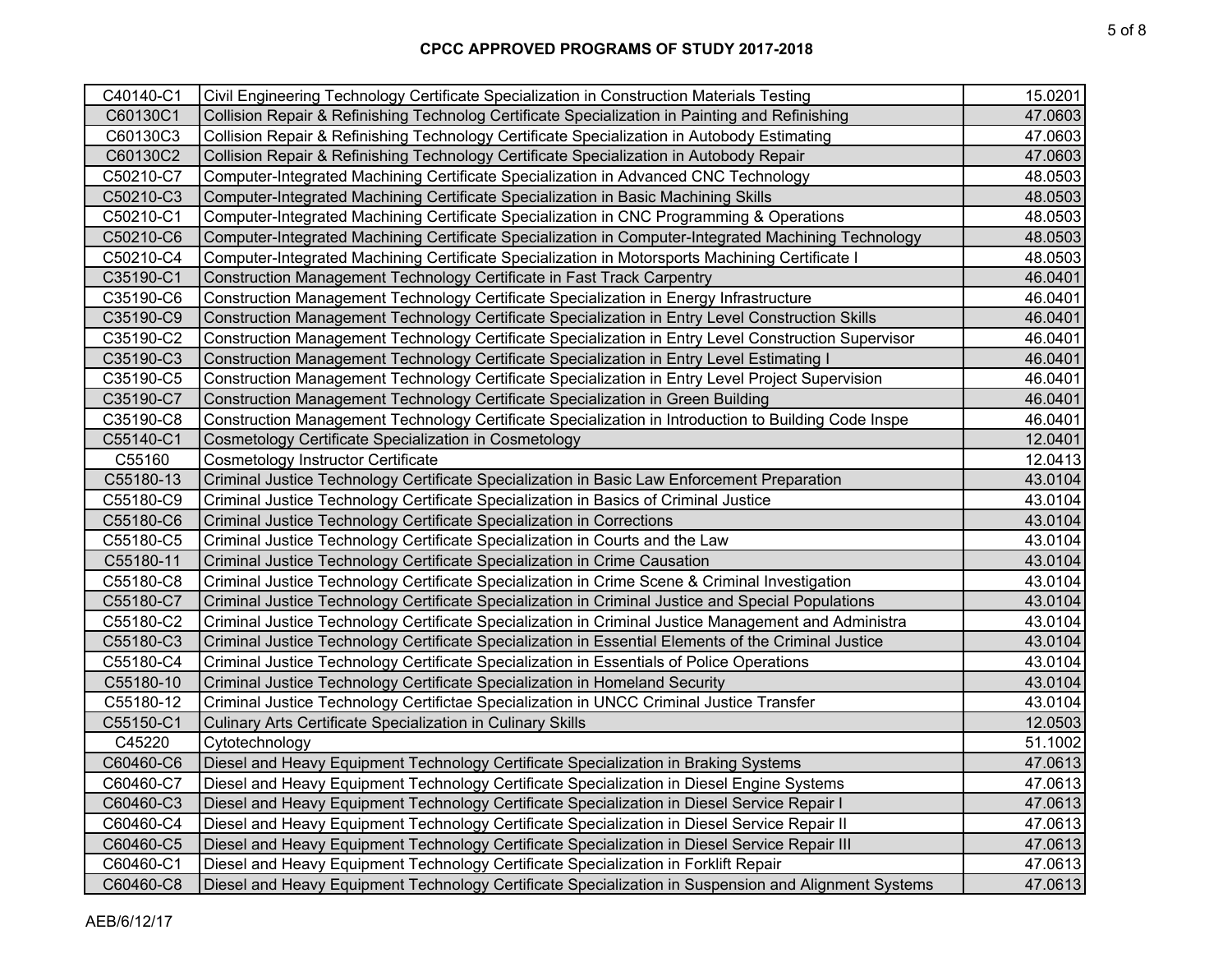| C60460-C2 | Diesel and Heavy Equipment Technology Certificate Specialization in Trailer Mechanic Services        | 47.0613 |
|-----------|------------------------------------------------------------------------------------------------------|---------|
| C55220-C4 | Early Childhood Education Certificate Specialization in Beginnings in Early Childhood Education      | 13.1210 |
| C40180-C5 | Electrical Engineering Technology Certificate Specialization in Electrical Engineering Technology Pa | 15.0399 |
| C35130-12 | Electrical Systems Technology Certificate Specialization in Applied Electrical Technology AHR Contro | 46.0302 |
| C35130-11 | Electrical Systems Technology Certificate Specialization in Applied Electrical Technology Electrical | 46.0302 |
| C35130-C1 | Electrical Systems Technology Certificate Specialization in Electrcal Installation & Maintenance Com | 46.0302 |
| C35130-C8 | Electrical Systems Technology Certificate Specialization in Electrical Installation & Maintenance    | 46.0302 |
| C35130-C2 | Electrical Systems Technology Certificate Specialization in Electrical Installation & Maintenance Co | 46.0302 |
| C35130-C4 | Electrical Systems Technology Certificate Specialization in Electrical Installation & Maintenance In | 46.0302 |
| C35130-C3 | Electrical Systems Technology Certificate Specialization in Electrical Installation & Maintenance Re | 46.0302 |
| C35130-19 | Electrical Systems Technology Certificate Specialization in Electrical Manufacturing Maintenance Tec | 46.0302 |
| C35130-20 | Electrical Systems Technology Certificate Specialization in Electrical Manufacturing Maintenance Tec | 46.0302 |
| C35130-16 | Electrical Systems Technology Certificate Specialization in Facilities Maintenance                   | 46.0302 |
| C35130-C9 | Electrical Systems Technology Certificate Specialization in Fast Track Residential                   | 46.0302 |
| C35130-C7 | Electrical Systems Technology Certificate Specialization in Installation & Maintenance               | 46.0302 |
| C35130-C6 | Electrical Systems Technology Certificate Specialization in Installation & Maintenance Construction  | 46.0302 |
| C35130-17 | Electrical Systems Technology Certificate Specialization in Intro to Energy Production               | 46.0302 |
| C35130-18 | Electrical Systems Technology Certificate Specialization in Solar Photovoltaic                       | 46.0302 |
| C55240-C2 | Fire Protection Technology Certificate Specialization in Basics in Fire Protection                   | 43.0201 |
| C55240-C1 | Fire Protection Technology Certificate Specialization in Fire Management                             | 43.0201 |
| C55240-C3 | Fire Protection Technology Certificate Specialization in Firefighting Strategy & Tactics             | 43.0201 |
| C40420-C6 | Geomatics Technology Certificate Specialization in Geomatics Technology Pathway                      | 15.1102 |
| C40220-C7 | Geospatial Technology Certificate Specialization in Cartography Specialist                           | 45.0702 |
| C40220-C3 | Geospatial Technology Certificate Specialization in Database Specialist                              | 45.0702 |
| C40220-C5 | Geospatial Technology Certificate Specialization in Geodetic Specialist                              | 45.0702 |
| C40220-C1 | Geospatial Technology Certificate Specialization in Geographic Information Science                   | 45.0702 |
| C40220-10 | Geospatial Technology Certificate Specialization in Geospatial Analyst                               | 45.0702 |
| C40220-C2 | Geospatial Technology Certificate Specialization in Geospatial Specialist                            | 45.0702 |
| C40220-C9 | Geospatial Technology Certificate Specialization in Land Records Specialist                          | 45.0702 |
| C40220-C6 | Geospatial Technology Certificate Specialization in Photogrammetry Specialist                        | 45.0702 |
| C40220-C4 | Geospatial Technology Certificate Specialization in Programming Specialist                           | 45.0702 |
| C30180-10 | Graphic Arts & Imaging Technology Certificate Specialization in Advanced Prepress Technician         | 50.0409 |
| C30180-C9 | Graphic Arts & Imaging Technology Certificate Specialization in Entry Level Prepress Technician      | 50.0409 |
| C30180-12 | Graphic Arts & Imaging Technology Certificate Specialization in Entry Level Printing Technician      | 50.0409 |
| C3018A-C2 | Graphic Arts & Imaging Technology Certificate Specialization in Flexographic Print Production        | 50.0409 |
| C3018A-C1 | Graphic Arts & Imaging Technology Certificate Specialization in Flexography                          | 50.0409 |
| C30180-13 | Graphic Arts & Imaging Technology Certificate Specialization in Graphic Print Production             | 50.0409 |
| C30180-C7 | Graphic Arts & Imaging Technology Certificate Specialization in Offset Print Production              | 50.0409 |
| C30180-C8 | Graphic Arts & Imaging Technology Certificate Specialization in Print Shop Assistant                 | 50.0409 |
| C30180-11 | Graphic Arts & Imaging Technology Certificate Specialization in Screen Printing Technician           | 50.0409 |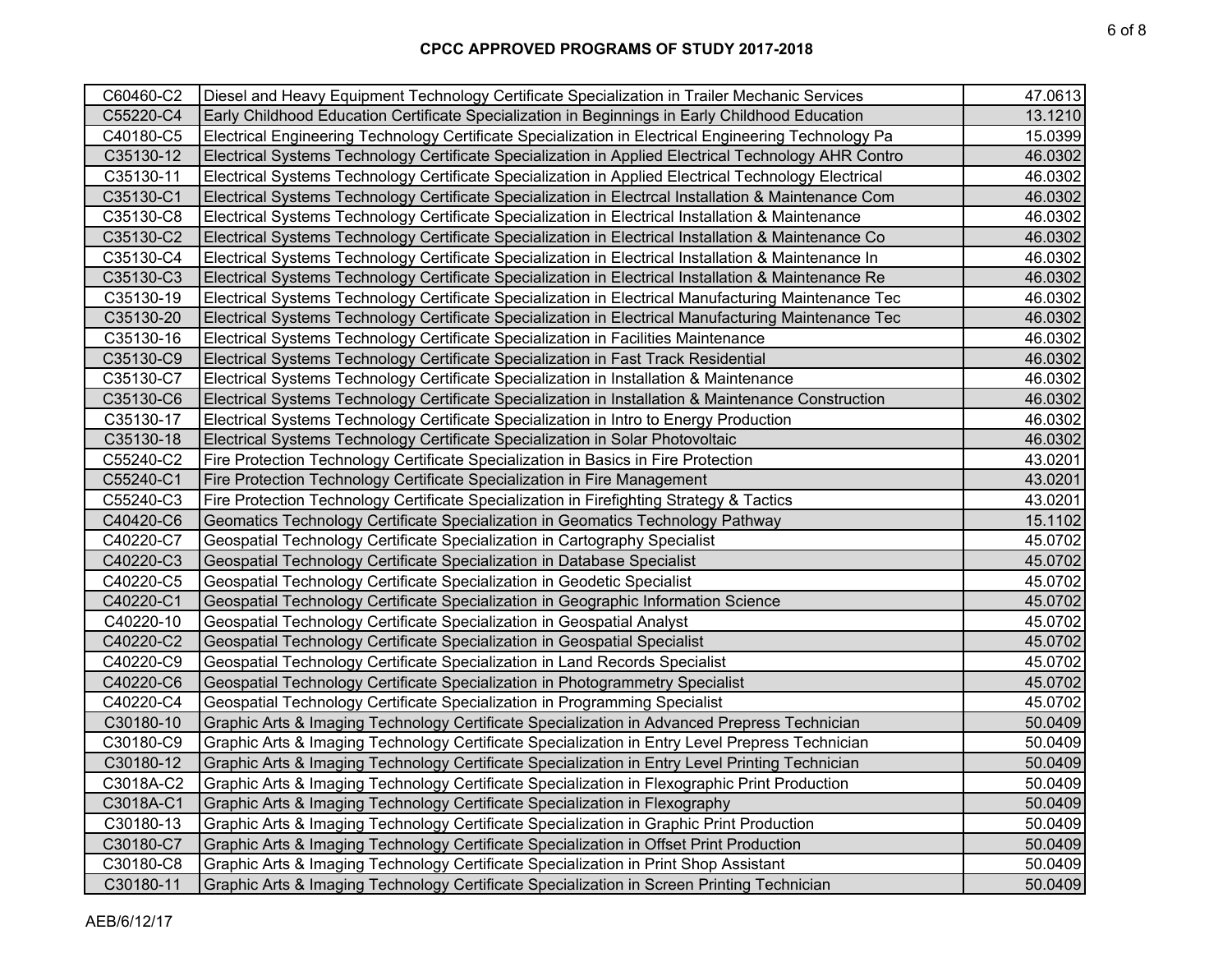| C45360-C8 | Health Information Tech Certificate Specialiaztion in Foundations of Electronics Health Records      | 51.0707 |
|-----------|------------------------------------------------------------------------------------------------------|---------|
| C45360-C5 | Health Information Tech Certificate Specialization in Electronics Health Record Implementation Suppo | 51.0707 |
| C45360-C6 | Health Information Tech Certificate Specialization in Practice Workflow & Information Management Red | 51.0707 |
| C45920-C1 | Health Science Certificate Specialization in Medical Assisting (CCP only)                            | 51.0801 |
| C45970-C1 | Health Science Certificate Specialization in Nurse Aide (CCP only)                                   | 51.3902 |
| C45940-C1 | Health Science Certificate Specialization in Pharmacy Technology (CCP only)                          | 51.0805 |
| C45910-C1 | Helath Science Certificate Specialization in Emergency Medical Science (CCP only)                    | 51.0904 |
| C15240-C5 | Horticulture Technology Certificate Specialization in Horticulture Maintenance                       | 01.0601 |
| C15240-C7 | Horticulture Technology Certificate Specialization in Introduction to Horticulture                   | 01.0601 |
| C15240-C1 | Horticulture Technology Certificate Specialization in Landscape Design                               | 01.0601 |
| C15240-C8 | Horticulture Technology Certificate Specialization in Landscape Maintenance                          | 01.0601 |
| C15240-C6 | Horticulture Technology Certificate Specialization in Plant Production                               | 01.0601 |
| C15240-C9 | Horticulture Technology Certificate Specialization in Urban Agriculture                              | 01.0601 |
| C25110-C3 | Hospiatlity Management Certificate Specialization in Management Skills                               | 52.0909 |
| C25110-C2 | Hospitality Management Certificate Specialization in Hotel Management                                | 52.0909 |
| C25110-C1 | Hospitality Management Certificate Specialization in Restaurant Management                           | 52.0909 |
| C25110-C4 | Hospitality Management Certificate Specialization in Sales and Events                                | 52.0909 |
| C25110-C5 | Hospitality Management Certificate Specialization in Service                                         | 52.0909 |
| C45380-C2 | Human Services Technology Certificate Specialization in Case Management                              | 51.1599 |
| C4538A-C4 | Human Services Technology Certificate Specialization in Children with Exceptionalities               | 51.1599 |
| C4538A-C1 | Human Services Technology Certificate Specialization in Developmental Disabilities                   | 51.1599 |
| C4538A-C3 | Human Services Technology Certificate Specialization in Developmental Disabilities & Deaf Studies    | 51.1599 |
| C45380-C1 | Human Services Technology Certificate Specialization in Human Services Technology                    | 51.1599 |
| C4538E-C2 | Human Services Technology Certificate Specialization in Substance Abuse                              | 51.1599 |
| C4538E-C5 | Human Services Technology Certificate Specialization in Substance Abuse & Behavioral Health Preventi | 51.1599 |
| C4538E-C6 | Human Services Technology Certificate Specialization in Substance Abuse & Cirminal Justice           | 51.1599 |
| C4538E-C4 | Human Services Technology Certificate Specialization in Substance Abuse Case Management              | 51.1599 |
| C4538E-C3 | Human Services Technology Certificate Specialization in Substance Abuse Counseling                   | 51.1599 |
| C4538A-C2 | Human Services Technology Certificate Specialization in Supported Employment                         | 51.1599 |
| C45380-C3 | Human Services Technology Certificate Specialization in Working with At-Risk Youth                   | 51.1599 |
| C55290    | Infant/Toddler Care Certificate                                                                      | 19.0706 |
| C2559040  | Information Technology Certificate Specialization in Applications Software Fundamentals              | 11.0103 |
| C2559041  | Information Technology Certificate Specialization in Computer Programming Fundamentals               | 11.0103 |
| C2559020  | Information Technology Certificate Specialization in Mobile Apps Development                         | 11.0103 |
| C2559021  | Information Technology Certificate Specialization in Web Development Fundamentals                    | 11.0103 |
| C30220-C1 | Interior Design Certificate Specialization in Introduction to Interior Design                        | 50.0408 |
| C55300-C6 | Interpreter Education Certificate Specialization in Basic ASL Communication Skills                   | 16.1603 |
| C55430    | <b>Lateral Entry</b>                                                                                 | 13.0101 |
| C40320-C4 | Mechanical Engineering Technology Certificate Specialization in Academic Preparation for Future Engi | 15.0805 |
| C40320-C2 | Mechanical Engineering Technology Certificate Specialization in Mechanical CAD Operation             | 15.0805 |